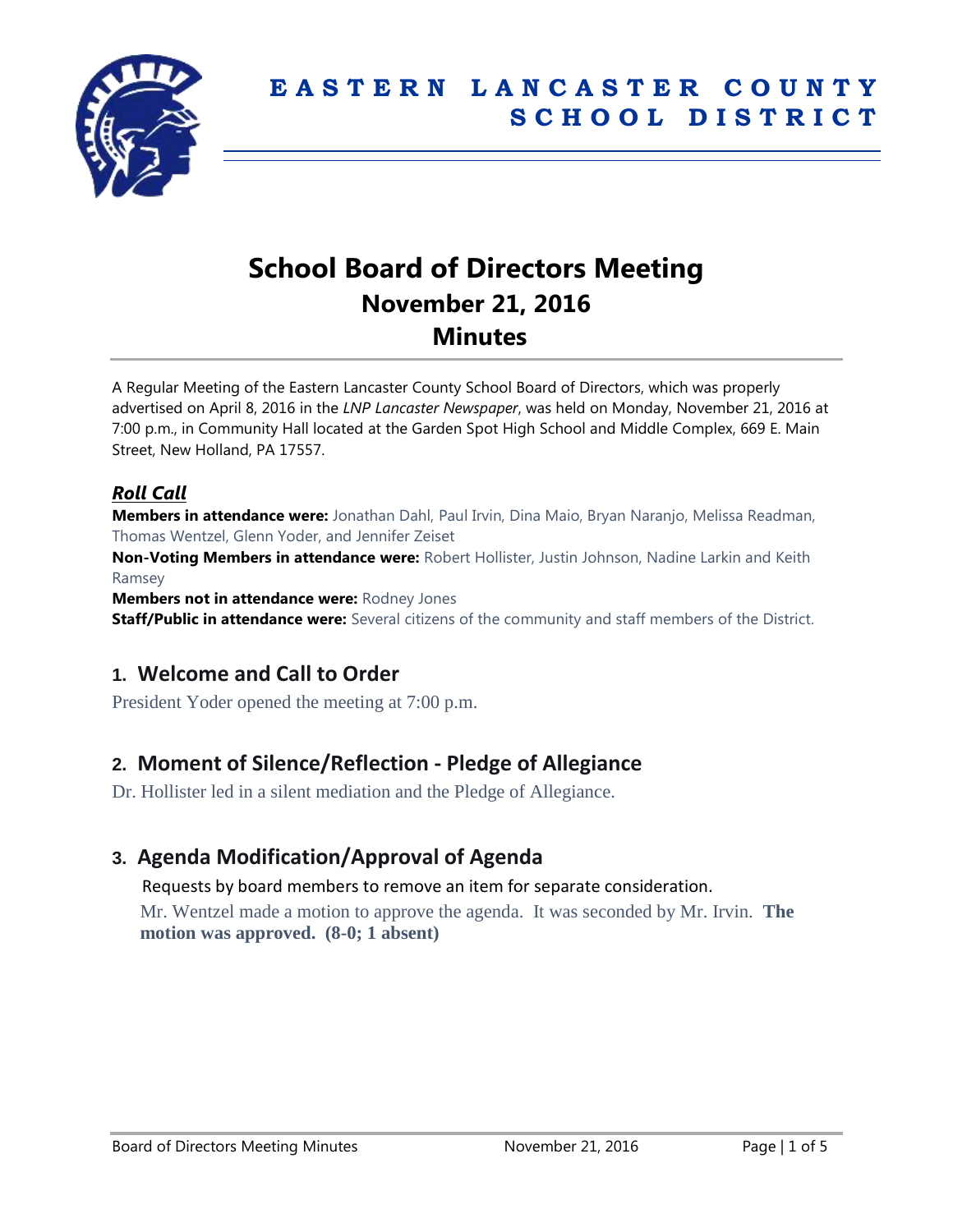# **4. Student of the Month Presentation**

Mariah Beachy, 12th Grade, Garden Spot High School, East Earl William Horning, 12th Grade, Garden Spot High School, Denver

Mr. Sanger introduced and congratulated the November Students of the Month for being chosen for their character trait of Respect.

November Mariah Beachy, East Earl, accompanied by her parents, Mr. & Mrs. Mark Beachy. William Horning, Denver, accompanied by her mother, Mr. Cliff Horning.

Dr. Hollister congratulated both students and asked that they continue to keep up the good work. He also thanked the students' parents for their support.

# **5. Citizens of the District Comments**

At this time we will invite public (Citizens of the District) comment on any topic that is within the Board's jurisdiction. Please also note that the public is invited to attend our Committee Meetings where much of the discussion and deliberation of agenda topics is conducted. (Committee Meetings are held in the Community Hall at the Garden Spot Complex at 7 p.m. on the second Monday of the month.)

Pastor Lester Zimmerman, New Holland

Mr. Zimmerman said a prayer and thanked the Board for serving the community.

# **6. Special Presentation - FFA Presentation**

Several Students from the FFA updated the Board on the many successes of its student members.

# **7. Consent Agenda**

Items listed under the Consent Agenda section of our Board Meeting Agenda are considered to be routine and are acted on by the Board in one motion. There is no Board discussion of these items individually prior to the Board vote unless a member of the Board requests that a specific item be removed from the Consent Agenda. Requests to remove an item from the Consent Agenda will be accepted at agenda section 3. Agenda Modification/Approval of Agenda. (Requests to remove an item for separate consideration). Items Removed from the Consent Agenda will be moved to agenda section "Action Items."

Mr. Wentzel made a motion to approve the consent agenda. It was seconded by Mrs. Zeiset. **The motion was approved. (8-0; 1 absent)**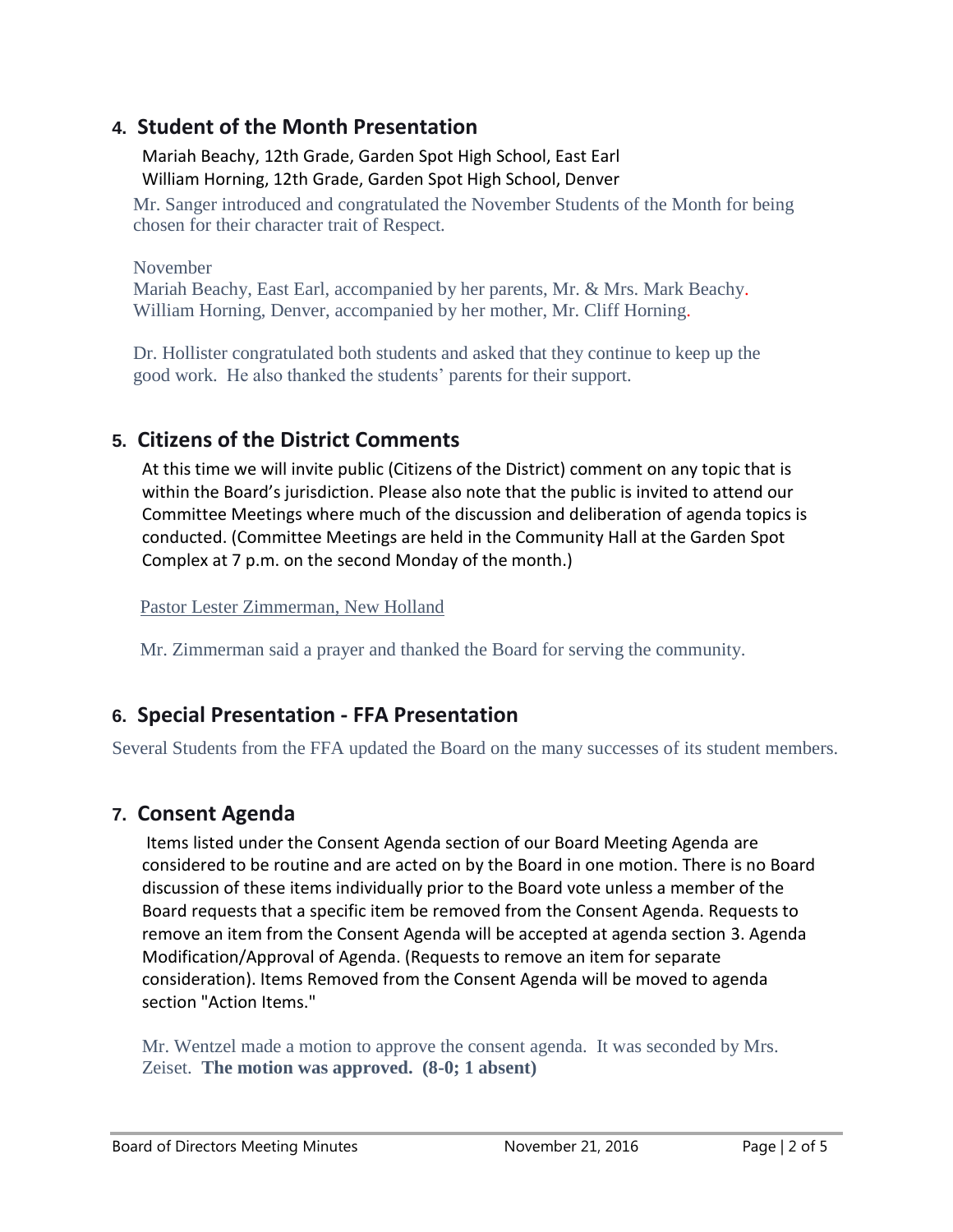- **a. Approval of Minutes**
- **b. Treasurer's Report**
- **c. Approve Personnel Report**
- **d. Bills Paid**
- **e. Cafeteria Fund Treasurer's Report**
- **f. Investments**
- **g. Student Activity Account**
- **h. Approve Budgetary Transfers**

**i. Approval of the Resolution to Amend the By-Laws of the Employees' Health Care Cooperative (EHCC)**

**j. Approve the Services Agreement between ELANCOSD & CBSD for temporary Business Manger functions & services**

**k. Authorize the Board President to Execute the Conflict Waiver (Dated November 14, 2016) with McNees, Wallace, & Nurick, LLC**

#### **l. Enrollment Agreement with Thaddeus Stevens School of Technology**

Enrollment Agreement with Thaddeus Stevens School of Technology allows High School Seniors to begin as an early enrollment program at Thaddeus Stevens.

#### **m. Reapprove the current 2016-2017 school calendar in order for it to comply with Act 80 Day Requirement...**

Reapprove the current 2016-2017 school calendar in order for it to comply with Act 80 Day Requirement in the event that we would have to decide to count them towards the school year attendance requirements.

## **8. Action Items**

Items Removed from Consent Agenda for Separate Consideration.

#### **9. Reports**

#### **a. Lancaster County Tax Collection Bureau**

The LCTCB met on Wednesday November 16, 2016

The primary purpose of the meeting was to adopt the 2017 Budget

The collection cost for Earned Income Tax (EIT) and Local Services Tax (LST) will remain the same (no increase), as follows: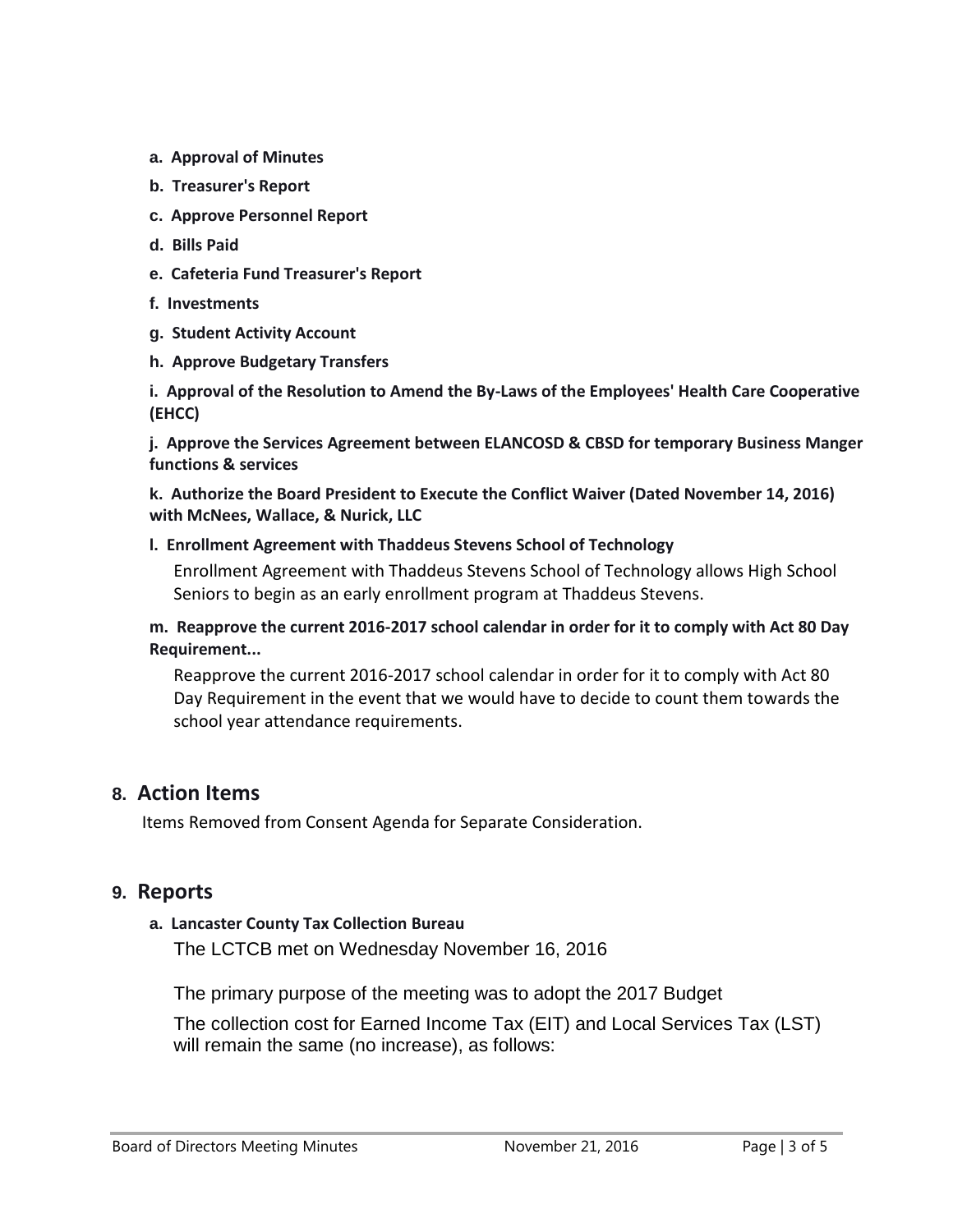- $\bullet$  FIT 2.20%
- LST 1.50%

Other Business:

- Approval to waive the EIT Fee for November and December
- Non-filing Mailings PA Dept. of Revenue Comparison for the 2014 Tax Year

# Next meeting - January 4, 2017 (Reorganization)

Mr. Ramsey reported that the LCTCB met on Wednesday, November 16<sup>th</sup> to adopt the 2017 Budget. He noted that the Earned Income and Local Service Tax would remain the same with no increase. Mr. Ramsey also reported that the collection fee for the Earned Income Tax was approved to be waived for November and December. The next meeting for the LCTCB would be their reorganization meeting on January 4, 2017

## **b. Lancaster-Lebanon IU13**

Mr. Irvin reported on the November  $9<sup>th</sup>$  IU Board meeting and shared several highlights from the board meeting report: He reported that the Board was given a presentation by Anne Spinner from the Chester IU on a new partnership called Therapy Connect, an online teaching service for Pre-K-12 students with speech & occupational therapy as well as hearing and vision support. Mr. Irvin also reported that the IU13 Board approved \$7.281,239.71 in disbursements and approved several new or addition to service contracts for Business Services, Early Childhood and Special Education Services, Instructional Services, Technology Services, and Human Resource Services. There were five (5) resignations, two (2) terminations, one (1) retirement, twenty-nine (29) new hires, sixteen (16) changes in position or salaries, and five (5) leave of absences.

Mr. Irvin also reported that the Board had the first reading of revised Policy 007 – Policy Manual Access.

## **c. Lancaster CTC**

Mrs. Readman reported that the JOC met on October  $27<sup>th</sup>$  at the Health Science Campus. She updated the Board on the tiny house build and a feasibility report would be conducted for the current unused greenhouses for possible uses for either classrooms, labs, or storage on the CTC campus. She reported that the Foundation presented to the Board with updates on their many activities. Mrs. Readman announced the upcoming event Fly on the Run event with more information to come.

## **d. Legislative**

Mr. Wentzel reported on the new president-elect and the possible candidates for the Secretary of Education. He reported on the results of the election for the House and State Senate.